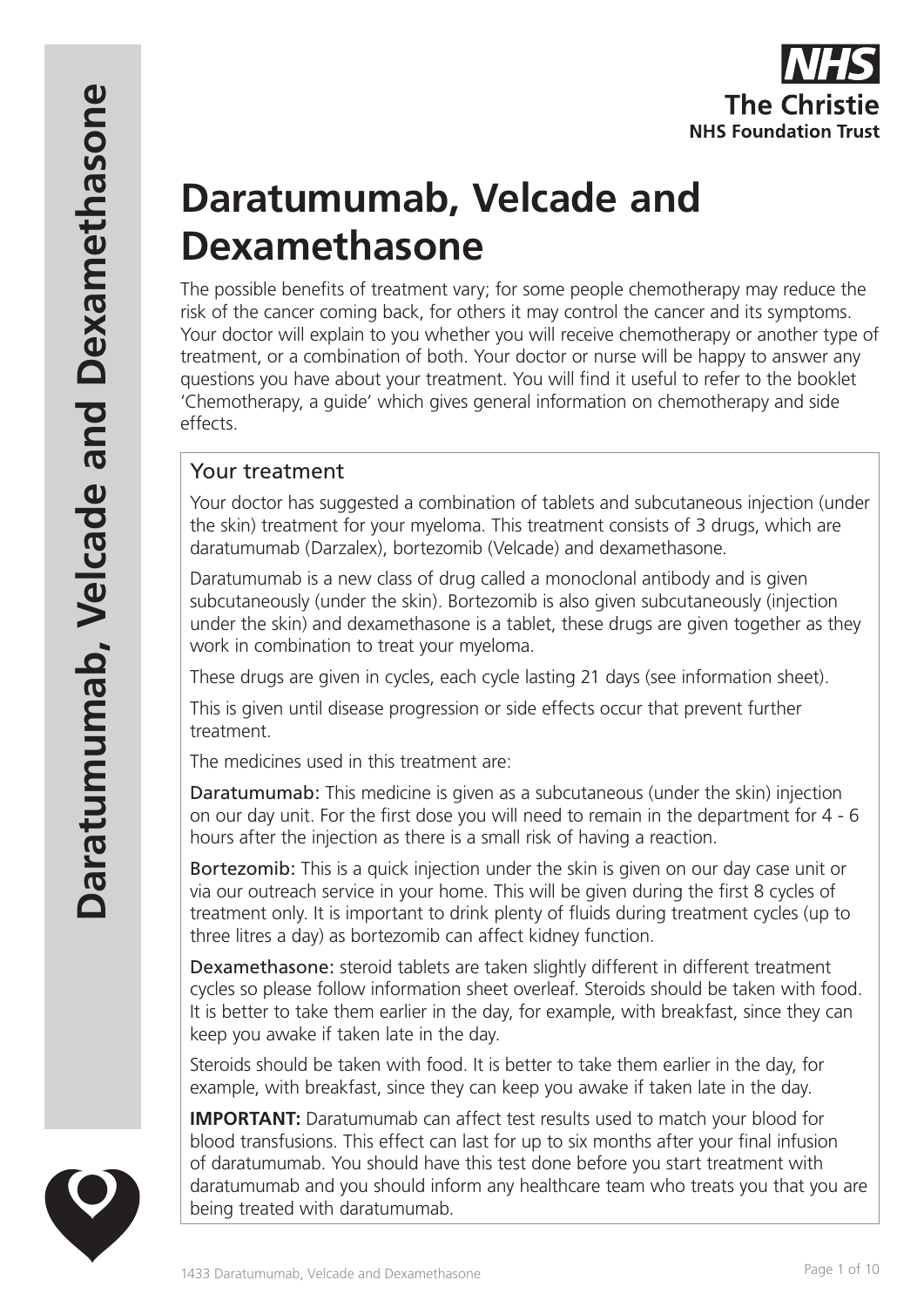This treatment can have serious or possibly life-threatening side effects. It is very important that you report side effects straight away. Don't delay, if you feel unwell, please ring The Christie Hotline on **0161 446 3658**. The lines are open 24 hours a day.

#### **Increased risk of serious infection**

You are vulnerable to infection while you are having chemotherapy. Minor infections can become lifethreatening in a matter of hours if left untreated. Symptoms of infection include fever, shivering, sweats, sore throat, diarrhoea, discomfort when passing urine, cough or breathlessness. We recommend that you use a thermometer so you can check your temperature. You can buy one from your local chemist.

#### If your temperature is 37.5ºC or above, or below 36ºC or you have symptoms of an infection, contact The Christie Hotline straight away.

#### **Flu vaccinations**

## *Is it alright for me to have a flu jab during the time I'm having chemotherapy?*

It's safe to have a flu jab, but depending on the sort of chemotherapy you have had, it may not give quite as much protection against infection as usual. Some patients may need two vaccinations. However, if you you're thinking of having any other vaccinations, do check with your Christie doctor first, because some vaccines should be avoided.

## Possible side effects

Chemotherapy can cause many different side effects. Some are more likely to occur than others. We are all different, so we may get different side effects with varying severity. Most side effects are usually temporary, but in some rare cases they can be life-threatening. It is important to tell your hospital doctor or nurse about any side effects so they can be monitored and, where possible, treated.

#### **Injection site reactions**

Skin reactions at or near the injection site (local), including injection site reactions, can happen with daratumumab solution for subcutaneous injection.

These reactions are common (may affect up to 1 in 10 people) and symptoms may include:

- redness of the skin
- itching
- swelling

## Very common side effects (more than 1 in 10)

#### **Low white blood cell count**

There is a risk of infection and shingles.

## **Bruising or bleeding**

This treatment can reduce the production of platelets which help the blood to clot. Tell your doctor if you have unexplained bruising or bleeding, such as nosebleeds, bloodspots or rashes on the skin and bleeding gums. You may need a platelet infusion.

## **Anaemia (low number of red blood cells)**

While having this treatment you may become anaemic. This may make you feel tired and breathless. Let your doctor or nurse know if these symptoms are a problem. You may need a blood transfusion.

## **Gastrointestinal disturbance**

This treatment can cause constipation, diarrhoea, nausea, an increase or decrease in weight. It is important to drink plenty of fluid and maintain a balanced diet. Please report any of these symptoms to your nurse or doctor.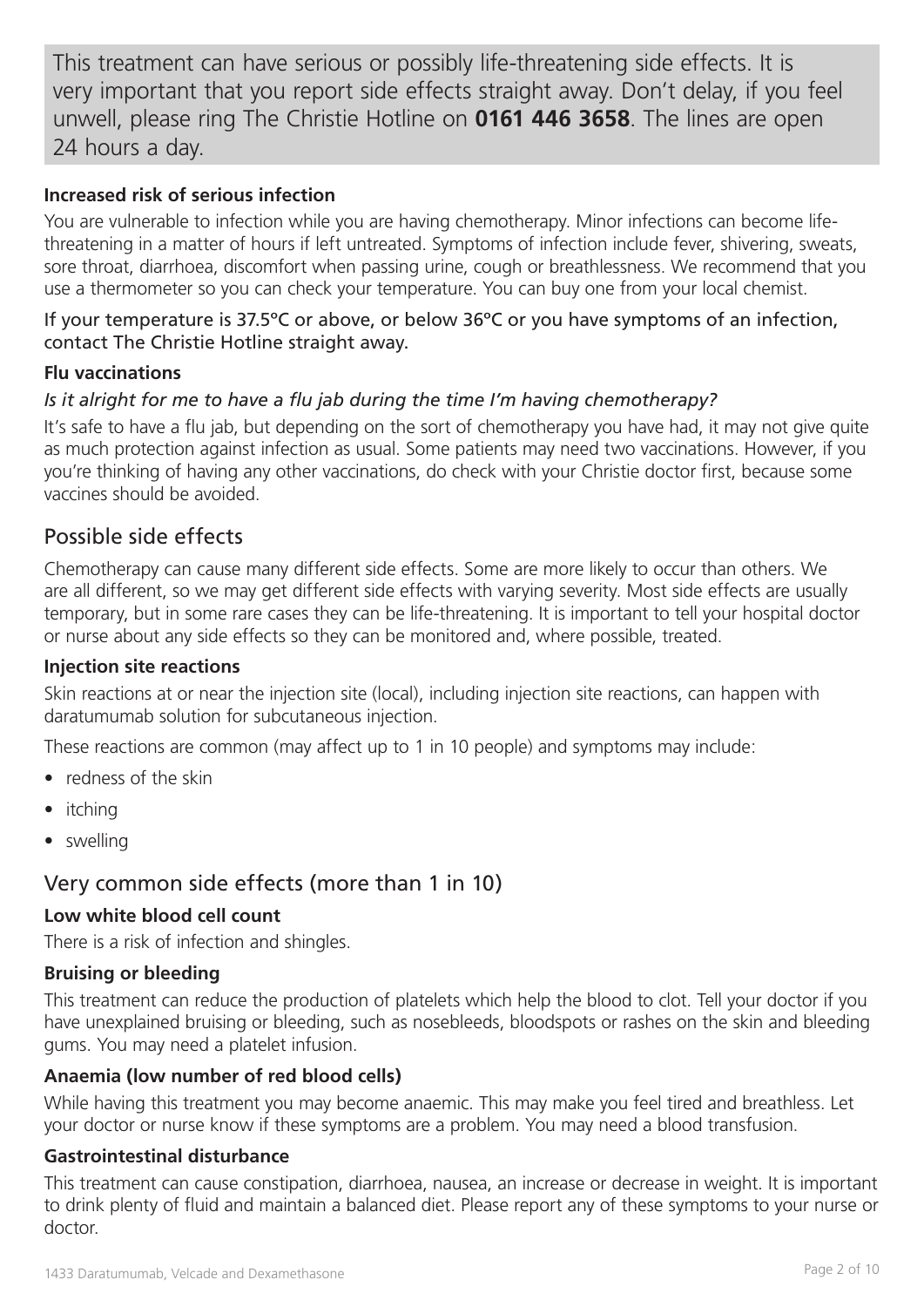## **Peripheral neuropathy (tingling and numbness in toes or fingers)**

Bortezomib can cause nerve damage – this causes numbness or pins and needles in your fingers or toes or muscle cramps and weakness of the legs. *It is important to tell us if this happens* as the dose of bortezomib may have to be reduced or temporarily stopped. The peripheral neuropathy is usually temporary, but can last for some time.

#### **Steroid side effects**

The dexamethasone tablets should be taken with food as they may cause indigestion. The tablets may also increase your appetite. It is better to take them earlier in the day, since they can make you feel more alert and prevent sleep.

Dexamethasone tablets can alter your mood causing you too feel low, irritable or agitated. Please tell your doctor or nurse if this is a problem.

#### **Blood sugar**

Dexamethasone can cause your blood sugars to rise. If you are diabetic then you may need to increase the dose of diabetic medication you take. You should discuss this with your doctor before starting the treatment. Dexamethasone can also induce diabetes in people not known to have this disease. This is normally reversible although you may need to take some diabetic medication while you are having treatment.

## Common (may affect up to 1 in 10 people):

## **Cardiac disorders**

Daratumumab can also cause heart problems or worsen pre-existing heart conditions and you will have a comprehensive medical assessment, prior to starting treatment with daratumumab. You will be monitored carefully during treatment, which will include blood pressure monitoring and fluid management.

#### **Aches and pains**

Daratumumab may cause muscular aches and pains. A simple painkiller such as paracetamol may help with this. If you find that symptoms are persistent or unmanageable then speak to your doctor.

## Uncommon side effects (less than 1 in 10)

#### **Hepatitis**

You may develop inflammation of the liver.

## **The following symptoms require medical attention, but are not an emergency. Contact your health care provider within 24 hours of noticing any of the following:**

- Nausea (interferes with ability to eat and unrelieved with prescribed medication).
- Vomiting (vomiting more than 4-5 times in a 24 hour period).
- Diarrhoea (4-6 episodes in a 24-hour period).
- Constipation unrelieved by laxative use.
- Extreme fatigue (unable to carry on self-care activities).
- Mouth sores (painful redness, swelling and ulcers).
- Yellowing of the skin or eyes.
- Swelling of the feet or ankles.
- Sudden weight gain.
- Signs of infection such as redness or swelling, pain on swallowing, coughing up mucus, or painful urination.
- Unable to eat or drink for 24 hours or have signs of dehydration: tiredness, thirst, dry mouth, dark and decreased amount of urine, or dizziness.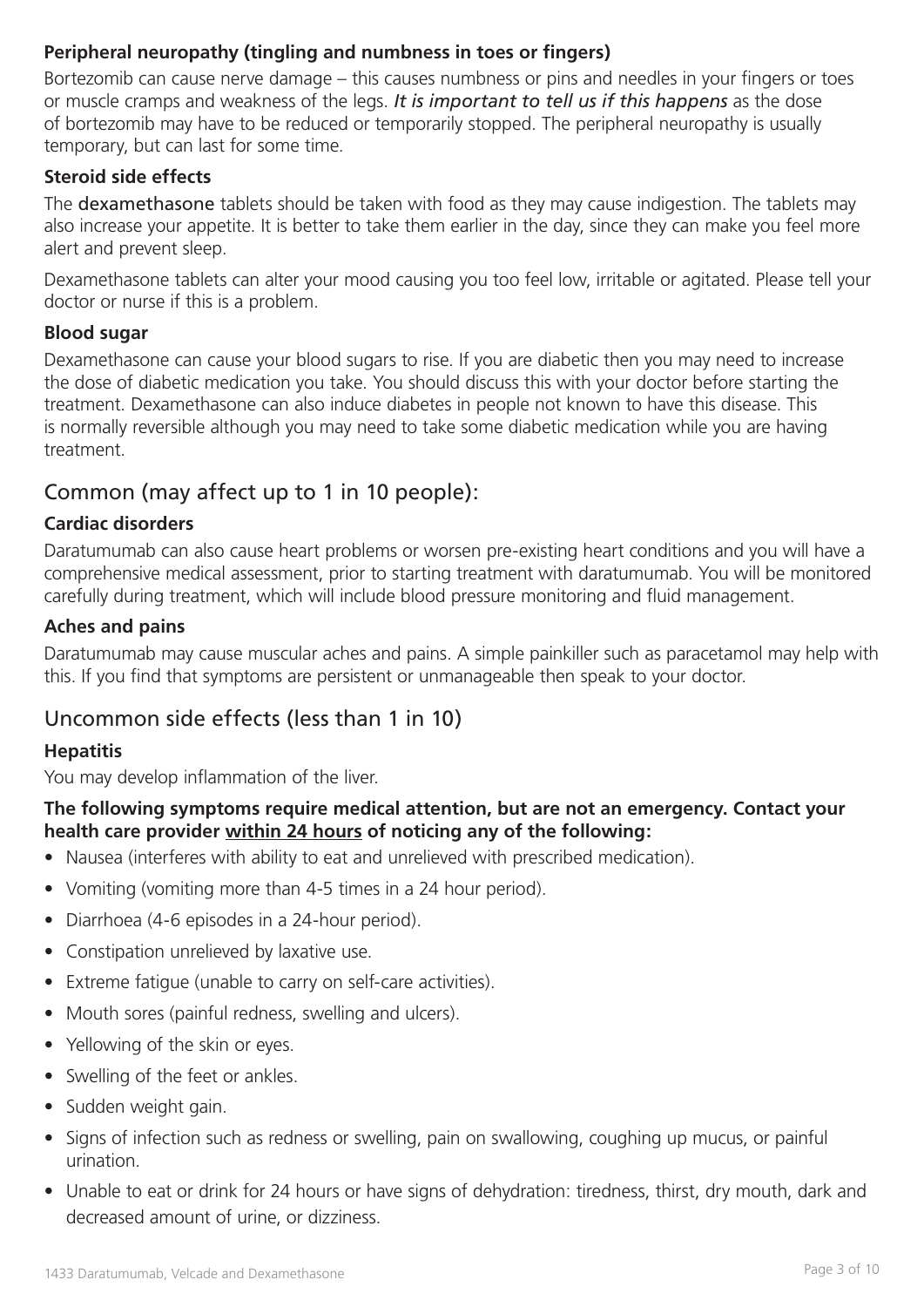# Serious and potentially life threatening side effects

In a small proportion of patients chemotherapy can result in very severe side effects which may rarely result in death. The team caring for you will discuss the risk of these side effects with you.

## Late side effects

Some side effects may become evident only after a number of years. In reaching any decision with you about treatment, the potential benefit you receive from treatment will be weighed against the risks of serious long term side effects to the heart, lungs, kidneys and bone marrow. With some drugs there is also a small but definite risk of developing another cancer. If any of these problems specifically applies to you, the doctor will discuss these with you and note this on your consent form.

## Hepatitis B

Tell your doctor if you have ever had or might now have a hepatitis B infection. This is because daratumumab could cause hepatitis B virus to become active again. Your doctor will check you for signs of this infection before, during and for some time after treatment with daratumumab. Tell your doctor right away if you get worsening tiredness, or yellowing of your skin or white part of your eyes.

## Sex, contraception and fertility

## **Protecting your partner and contraception:**

We recommend that you or your partner use a condom during sexual intercourse while you are having the course of chemotherapy and for at least 3 months post the last dose of daratumumab. Chemotherapy is dangerous to unborn babies and this will also protect you and your partner from any chemotherapy drugs that may be present in semen and in the vagina. If you suspect that you may be pregnant please tell your doctor immediately.

## **Fertility:**

This chemotherapy may affect your ability to have children. Your doctor or nurse should have discussed this with you. If not, please ask them before you start treatment.

## **Contacts**

If you have any general questions or concerns about your treatment, please contact the Haematology Team.

Lisa Jeffrey, Emma Whitham and Decima Govett, 0161 918 7962 Haematology Clinical Nurse Specialists

| Haematology and Transplant day unit         | 0161 446 3924            |
|---------------------------------------------|--------------------------|
| General enquiries                           | 0161 446 3000            |
| For urgent advice ring The Christie Hotline | 0161 446 3658 (24 hours) |

| Your consultant is:      |  |
|--------------------------|--|
| Your hospital number is: |  |
| Your key worker is:      |  |

*© 2021 The Christie NHS Foundation Trust. This document may be copied for use within the NHS only on the condition that The Christie NHS Foundation Trust is acknowledged as the creator.*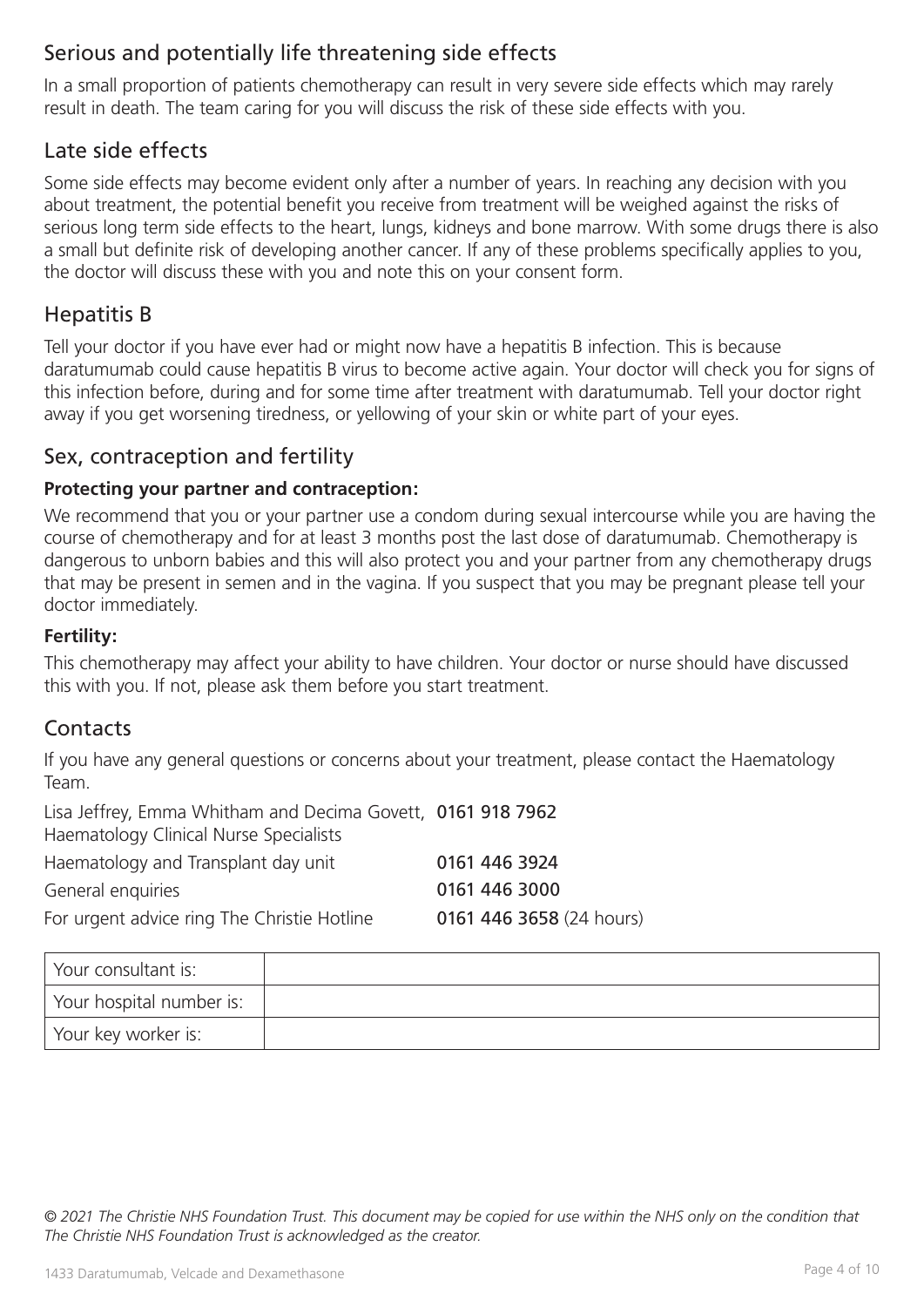| The bortezomib dose may be given weekly to reduce side-effects | Lansoprazole | Metoclopramide<br>If required | Monday and Thursdays only<br>Co-trimoxazole | <b>Aciclovir</b> | Montelukast (cycle one only) | Other drugs: | Dexamethasone<br>Dexamethasone | Bortezomib Dose: | Daratumumab Dose: | Date:<br>Cycle 1 | Day:                    |                 |
|----------------------------------------------------------------|--------------|-------------------------------|---------------------------------------------|------------------|------------------------------|--------------|--------------------------------|------------------|-------------------|------------------|-------------------------|-----------------|
|                                                                |              |                               |                                             |                  | $\left\langle \right\rangle$ |              | $\overline{\Xi}$ .             |                  |                   |                  | $\rightarrow$           |                 |
|                                                                |              |                               |                                             |                  |                              |              |                                |                  |                   |                  | $\mathbf{N}$            |                 |
|                                                                |              |                               |                                             |                  |                              |              |                                |                  |                   |                  | $\omega$                |                 |
|                                                                |              |                               |                                             |                  |                              |              |                                |                  |                   |                  | $\blacktriangle$        |                 |
|                                                                |              |                               |                                             |                  |                              |              |                                |                  |                   |                  | U1                      |                 |
|                                                                |              |                               |                                             |                  |                              |              |                                |                  |                   |                  | თ $\,$                  |                 |
|                                                                |              |                               |                                             |                  |                              |              |                                |                  |                   |                  | $\blacktriangleleft$    | DVD Drug Charts |
|                                                                |              |                               |                                             |                  | $\prec$                      |              |                                |                  |                   |                  | $\infty$                | Cycle one       |
|                                                                |              |                               |                                             |                  |                              |              |                                |                  |                   |                  | $\bullet$               |                 |
|                                                                |              |                               |                                             |                  |                              |              |                                |                  |                   |                  | $\overline{\bullet}$    |                 |
|                                                                |              |                               |                                             |                  |                              |              |                                |                  |                   |                  | $\mathbf{I}$            |                 |
|                                                                |              |                               |                                             |                  |                              |              |                                |                  |                   |                  | $\vec{z}$               |                 |
|                                                                |              |                               |                                             |                  |                              |              |                                |                  |                   |                  | $\vec{\omega}$          |                 |
|                                                                |              |                               |                                             |                  |                              |              |                                |                  |                   |                  | 14                      |                 |
|                                                                |              |                               |                                             |                  | $\leq$                       |              |                                |                  |                   |                  | 뉴                       |                 |
|                                                                |              |                               |                                             |                  |                              |              |                                |                  |                   |                  | $\vec{5}$               |                 |
|                                                                |              |                               |                                             |                  |                              |              |                                |                  |                   |                  | $\overline{\mathsf{L}}$ |                 |
|                                                                |              |                               |                                             |                  |                              |              |                                |                  |                   |                  | $\frac{1}{8}$           |                 |
|                                                                |              |                               |                                             |                  |                              |              |                                |                  |                   |                  | $\overline{6}$          |                 |
|                                                                |              |                               |                                             |                  |                              |              |                                |                  |                   |                  | $\mathbf{S}$            |                 |
|                                                                |              |                               |                                             |                  |                              |              |                                |                  |                   |                  | 21                      |                 |
| 1433 Daratumumab, Velcade and Dexamethasone                    |              |                               |                                             |                  |                              |              |                                |                  |                   |                  |                         | Page 5 of 10    |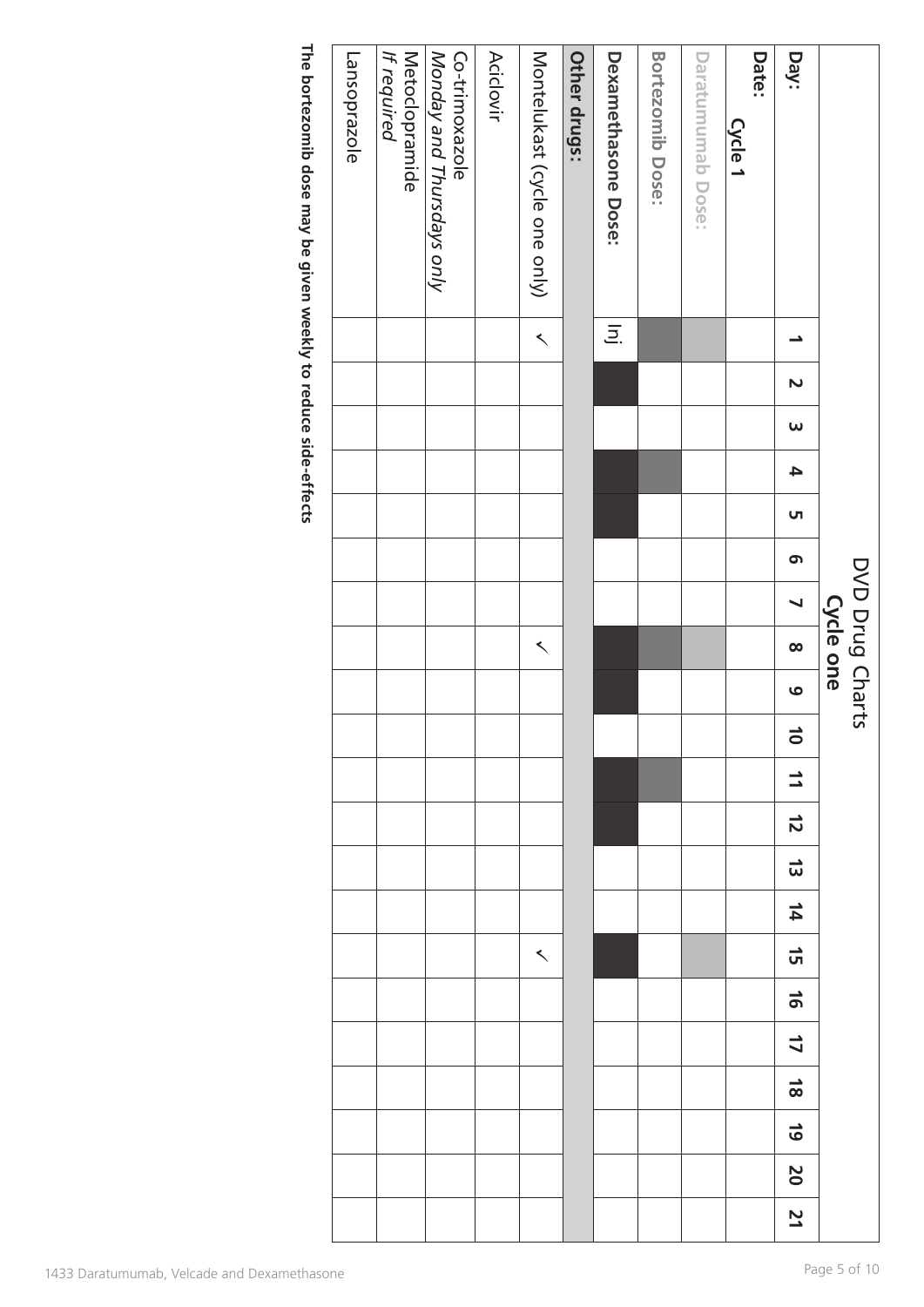|                       | $\overline{\phantom{0}}$<br>Day: | Cycle 2 and 3<br>Date: | Daratumumab Dose: | Bortezomib Dose: | Dexamethasone Dose: | Other drugs: | Aciclovir | Monday and Thursdays only<br>Co-trimoxazole | Metoclopramide<br>If required | Lansoprazole |
|-----------------------|----------------------------------|------------------------|-------------------|------------------|---------------------|--------------|-----------|---------------------------------------------|-------------------------------|--------------|
|                       | $\mathsf m$<br>$\sim$            |                        |                   |                  |                     |              |           |                                             |                               |              |
|                       | 4                                |                        |                   |                  |                     |              |           |                                             |                               |              |
|                       | Ln                               |                        |                   |                  |                     |              |           |                                             |                               |              |
|                       | $\circ$                          |                        |                   |                  |                     |              |           |                                             |                               |              |
| Cycle 2 and           | $\blacktriangleright$            |                        |                   |                  |                     |              |           |                                             |                               |              |
|                       | $\bullet$<br>$\infty$            |                        |                   |                  |                     |              |           |                                             |                               |              |
| $\boldsymbol{\omega}$ | $\overline{\phantom{0}}$         |                        |                   |                  |                     |              |           |                                             |                               |              |
|                       | $\mathbf{r}$                     |                        |                   |                  |                     |              |           |                                             |                               |              |
|                       | $\overline{2}$                   |                        |                   |                  |                     |              |           |                                             |                               |              |
|                       | 13                               |                        |                   |                  |                     |              |           |                                             |                               |              |
|                       | $\overline{4}$                   |                        |                   |                  |                     |              |           |                                             |                               |              |
|                       | $\frac{6}{1}$<br>15              |                        |                   |                  |                     |              |           |                                             |                               |              |
|                       | 17                               |                        |                   |                  |                     |              |           |                                             |                               |              |
|                       | $\frac{8}{10}$                   |                        |                   |                  |                     |              |           |                                             |                               |              |
|                       | $\overline{6}$                   |                        |                   |                  |                     |              |           |                                             |                               |              |
|                       | 20                               |                        |                   |                  |                     |              |           |                                             |                               |              |
|                       | $\overline{21}$                  |                        |                   |                  |                     |              |           |                                             |                               |              |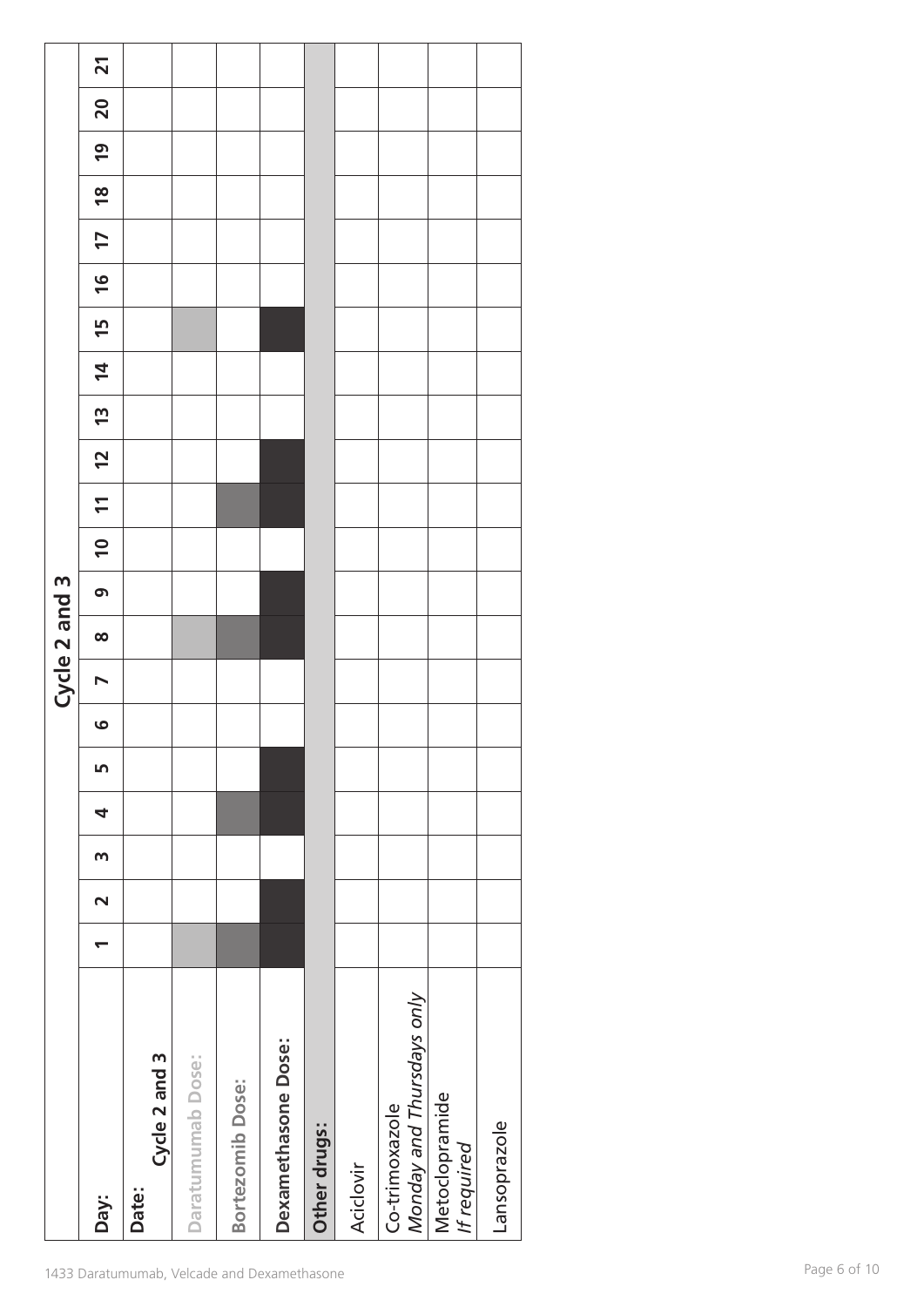|              | <b>Day:</b>                | Date:           |                   |                  |                                |              |                  |                                             |                               |              |
|--------------|----------------------------|-----------------|-------------------|------------------|--------------------------------|--------------|------------------|---------------------------------------------|-------------------------------|--------------|
|              |                            | $C$ ycle 4 to 8 | Daratumumab Dose: | Bortezomib Dose: | Dexamethasone<br>Dexamethasone | Other drugs: | <b>Aciclovir</b> | Monday and Thursdays only<br>Co-trimoxazole | Metoclopramide<br>If required | Lansoprazole |
|              | ∸                          |                 |                   |                  |                                |              |                  |                                             |                               |              |
|              | $\mathbf{v}$               |                 |                   |                  |                                |              |                  |                                             |                               |              |
|              | $\omega$                   |                 |                   |                  |                                |              |                  |                                             |                               |              |
|              | $\blacktriangle$           |                 |                   |                  |                                |              |                  |                                             |                               |              |
|              | UП                         |                 |                   |                  |                                |              |                  |                                             |                               |              |
|              | ෨                          |                 |                   |                  |                                |              |                  |                                             |                               |              |
|              | $\blacktriangleleft$       |                 |                   |                  |                                |              |                  |                                             |                               |              |
| Cycle 4 to 8 | $\infty$                   |                 |                   |                  |                                |              |                  |                                             |                               |              |
|              | $\bullet$                  |                 |                   |                  |                                |              |                  |                                             |                               |              |
|              | $\rightarrow$<br>$\bullet$ |                 |                   |                  |                                |              |                  |                                             |                               |              |
|              | $\mathbf{I}$               |                 |                   |                  |                                |              |                  |                                             |                               |              |
|              | $\frac{1}{2}$              |                 |                   |                  |                                |              |                  |                                             |                               |              |
|              | $\vec{\omega}$             |                 |                   |                  |                                |              |                  |                                             |                               |              |
|              | 14                         |                 |                   |                  |                                |              |                  |                                             |                               |              |
|              | $\vec{a}$                  |                 |                   |                  |                                |              |                  |                                             |                               |              |
|              | $\frac{1}{6}$              |                 |                   |                  |                                |              |                  |                                             |                               |              |
|              | $\overline{\mathbf{L}}$    |                 |                   |                  |                                |              |                  |                                             |                               |              |
|              | $\frac{1}{8}$              |                 |                   |                  |                                |              |                  |                                             |                               |              |
|              | $\frac{1}{9}$              |                 |                   |                  |                                |              |                  |                                             |                               |              |
|              | 20                         |                 |                   |                  |                                |              |                  |                                             |                               |              |
|              | 21                         |                 |                   |                  |                                |              |                  |                                             |                               |              |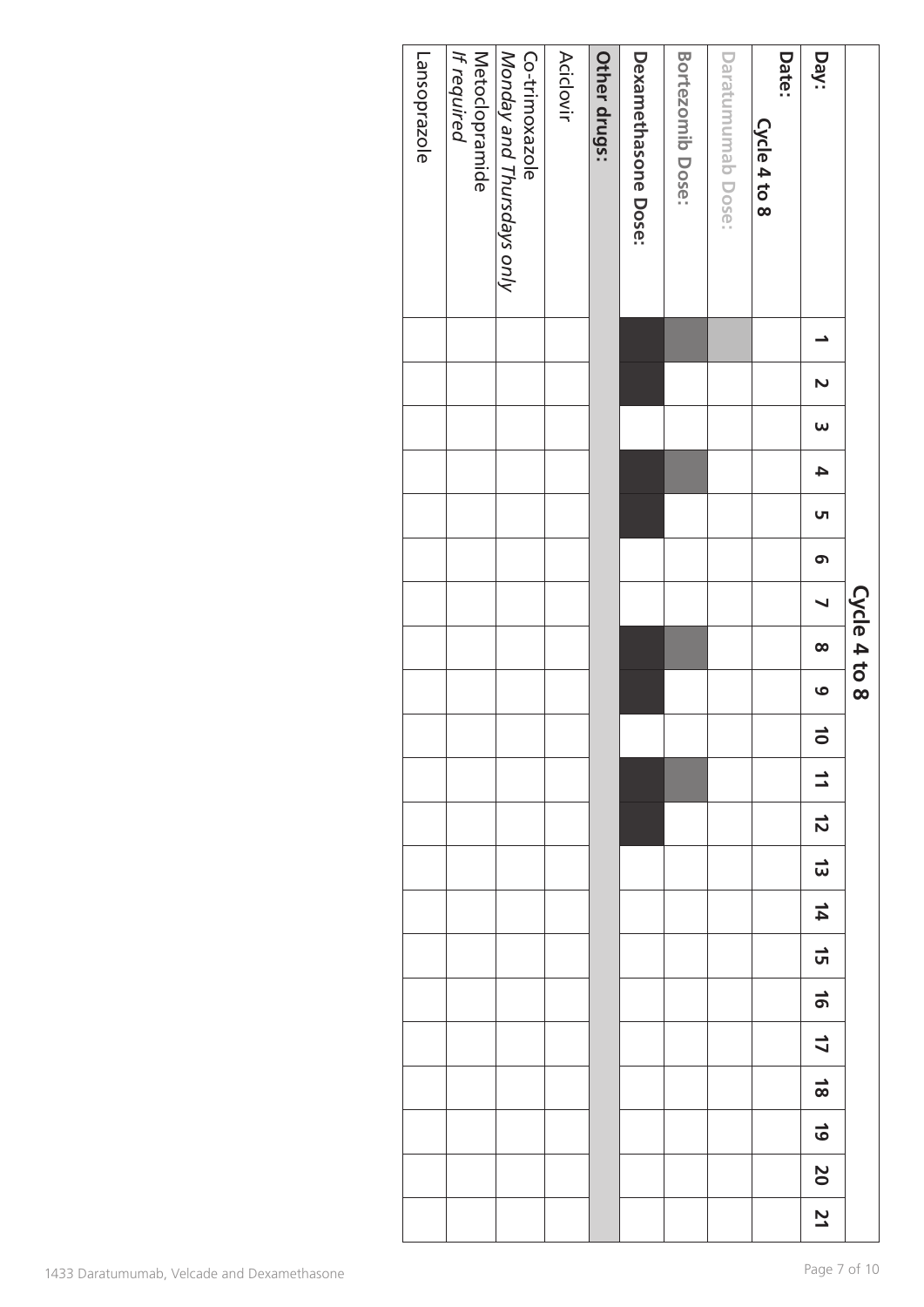|                 |                                    |       | 1433 Daratumumab, Velcade and Dexamethasone |                        |              |           |                                                |                               |              |
|-----------------|------------------------------------|-------|---------------------------------------------|------------------------|--------------|-----------|------------------------------------------------|-------------------------------|--------------|
|                 | Day:                               | Date: | Daratumumab<br>Dose:                        | Dexamethasone<br>Dose: | Other drugs: | Aciclovir | Co-trimoxazole<br>Thursdays only<br>Monday and | Metoclopramide<br>If required | Lansoprazole |
|                 | $\overline{\phantom{0}}$           |       |                                             |                        |              |           |                                                |                               |              |
|                 | $\sim$                             |       |                                             |                        |              |           |                                                |                               |              |
|                 | $\mathsf m$                        |       |                                             |                        |              |           |                                                |                               |              |
|                 | 4                                  |       |                                             |                        |              |           |                                                |                               |              |
|                 | LO.                                |       |                                             |                        |              |           |                                                |                               |              |
|                 | $\blacktriangleright$<br>$\bullet$ |       |                                             |                        |              |           |                                                |                               |              |
|                 | $\infty$                           |       |                                             |                        |              |           |                                                |                               |              |
|                 | $\sigma$                           |       |                                             |                        |              |           |                                                |                               |              |
|                 | $\overline{a}$                     |       |                                             |                        |              |           |                                                |                               |              |
| Cycle 9 onwards | $\overline{\phantom{0}}$           |       |                                             |                        |              |           |                                                |                               |              |
|                 | $\overline{2}$                     |       |                                             |                        |              |           |                                                |                               |              |
|                 | $\overline{u}$                     |       |                                             |                        |              |           |                                                |                               |              |
|                 | $\overline{4}$                     |       |                                             |                        |              |           |                                                |                               |              |
|                 | 15                                 |       |                                             |                        |              |           |                                                |                               |              |
|                 | $\frac{1}{6}$                      |       |                                             |                        |              |           |                                                |                               |              |
|                 | $\overline{1}$                     |       |                                             |                        |              |           |                                                |                               |              |
|                 | $\overline{6}$<br>$\frac{8}{10}$   |       |                                             |                        |              |           |                                                |                               |              |
|                 | 20                                 |       |                                             |                        |              |           |                                                |                               |              |
|                 | $\overline{21}$                    |       |                                             |                        |              |           |                                                |                               |              |
|                 | 22                                 |       |                                             |                        |              |           |                                                |                               |              |
|                 | 23                                 |       |                                             |                        |              |           |                                                |                               |              |
|                 | 24                                 |       |                                             |                        |              |           |                                                |                               |              |
|                 | 25                                 |       |                                             |                        |              |           |                                                |                               |              |
|                 | 26                                 |       |                                             |                        |              |           |                                                |                               |              |
|                 | 27                                 |       |                                             |                        |              |           |                                                |                               |              |
|                 | 28                                 |       |                                             |                        |              |           |                                                |                               |              |
|                 |                                    |       |                                             |                        |              |           |                                                |                               |              |